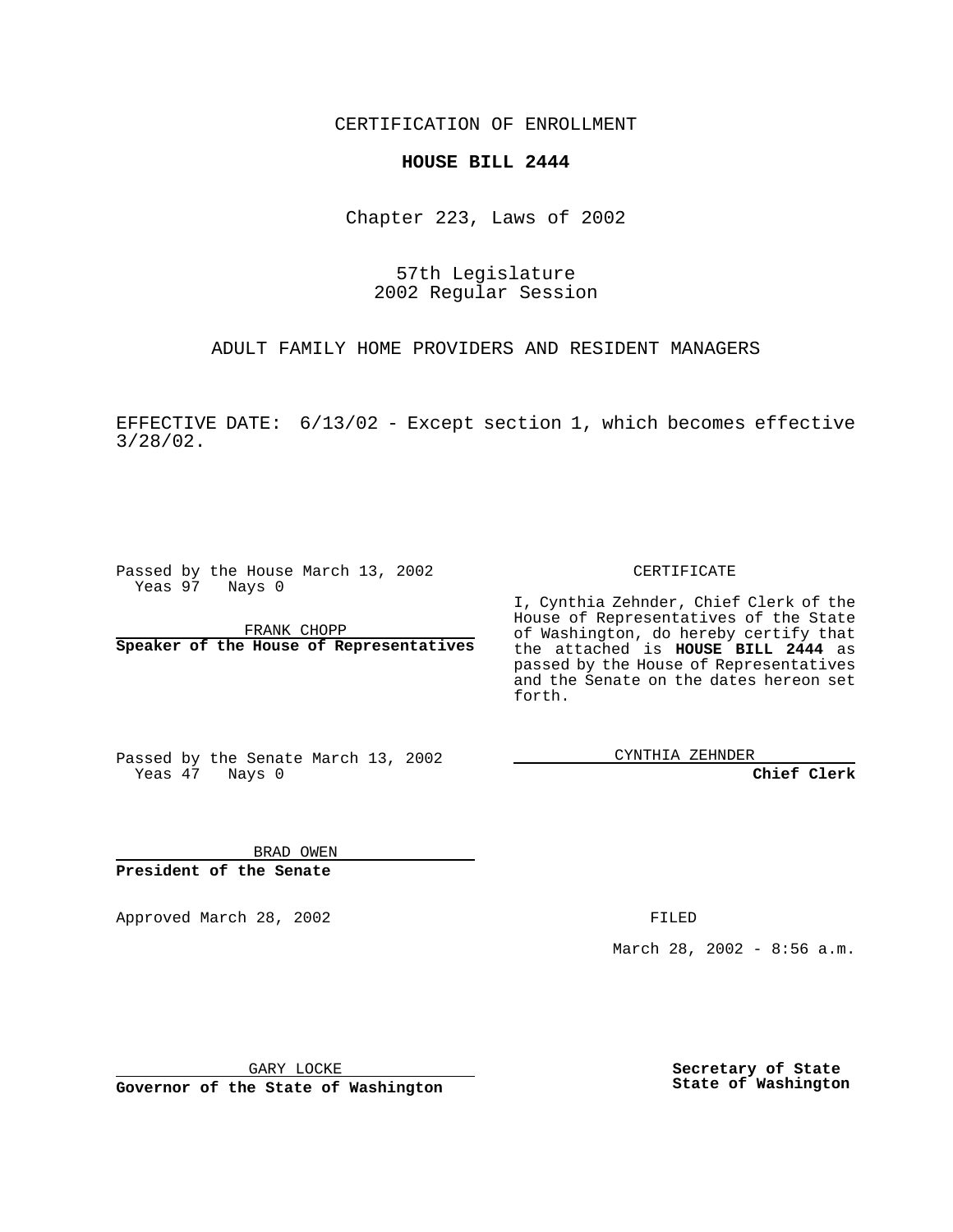# **HOUSE BILL 2444** \_\_\_\_\_\_\_\_\_\_\_\_\_\_\_\_\_\_\_\_\_\_\_\_\_\_\_\_\_\_\_\_\_\_\_\_\_\_\_\_\_\_\_\_\_\_\_

\_\_\_\_\_\_\_\_\_\_\_\_\_\_\_\_\_\_\_\_\_\_\_\_\_\_\_\_\_\_\_\_\_\_\_\_\_\_\_\_\_\_\_\_\_\_\_

### AS AMENDED BY THE SENATE

Passed Legislature - 2002 Regular Session

#### **State of Washington 57th Legislature 2002 Regular Session**

**By** Representatives Darneille, Campbell, Jarrett, Gombosky, Lovick, Ruderman, Pflug, Haigh and Kenney

Read first time 01/17/2002. Referred to Committee on Health Care.

 AN ACT Relating to regulation of adult family home providers and resident managers; amending RCW 70.128.120, 70.128.220, and 18.130.040; adding a new section to chapter 70.128 RCW; creating a new section; repealing RCW 18.48.010, 18.48.020, 18.48.030, 18.48.050, and 18.48.060; and declaring an emergency.

6 BE IT ENACTED BY THE LEGISLATURE OF THE STATE OF WASHINGTON:

7 **Sec. 1.** RCW 70.128.120 and 2001 c 319 s 8 are each amended to read 8 as follows:

9 Each adult family home provider and each resident manager shall 10 have the following minimum qualifications:

11 (1) Twenty-one years of age or older;

 (2) For those applying after September 1, 2001, to be licensed as providers, and for resident managers whose employment begins after 14 September 1, 2001, a United States high school diploma or general educational development (GED) certificate or any English or translated government documentation of the following:

17 (a) Successful completion of government-approved public or private 18 school education in a foreign country that includes an annual average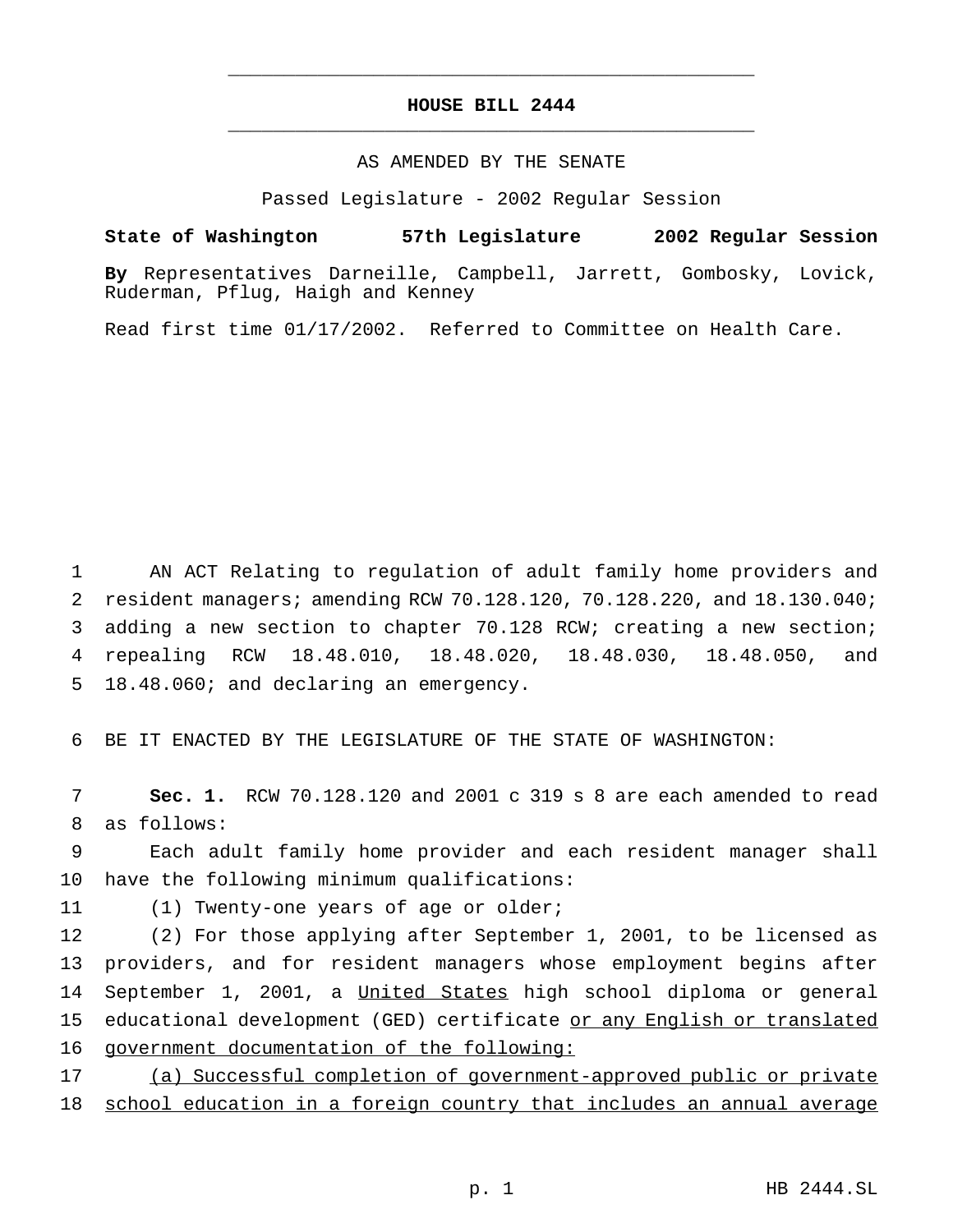1 of one thousand hours of instruction over twelve years or no less than twelve thousand hours of instruction;

 (b) A foreign college, foreign university, or United States 4 community college two-year diploma;

 (c) Admission to, or completion of coursework at, a foreign university or college for which credit was granted;

 (d) Admission to, or completion of coursework at, a United States 8 college or university for which credits were awarded;

 (e) Admission to, or completion of postgraduate coursework at, a United States college or university for which credits were awarded; or 11 (f) Successful passage of the United States board examination for registered nursing, or any professional medical occupation for which college or university education preparation was required;

(3) Good moral and responsible character and reputation;

 (4) Literacy in the English language, however, a person not literate in the English language may meet the requirements of this subsection by assuring that there is a person on staff and available who is able to communicate or make provisions for communicating with the resident in his or her primary language and capable of understanding and speaking English well enough to be able to respond appropriately to emergency situations and be able to read and understand resident care plans;

 (5) Management and administrative ability to carry out the requirements of this chapter;

 (6) Satisfactory completion of department-approved basic training and continuing education training as specified by the department in rule, based on recommendations of the community long-term care training and education steering committee and working in collaboration with providers, consumers, caregivers, advocates, family members, educators, and other interested parties in the rule-making process;

 (7) Satisfactory completion of department-approved, or equivalent, special care training before a provider may provide special care services to a resident;

 (8) Not been convicted of any crime listed in RCW 43.43.830 and 43.43.842; and

36 (9) ((Registered with the department of health; and

 $(10)$ ) For those applying after September 1, 2001, to be licensed as providers, and for resident managers whose employment begins after September 1, 2001, at least three hundred twenty hours of successful,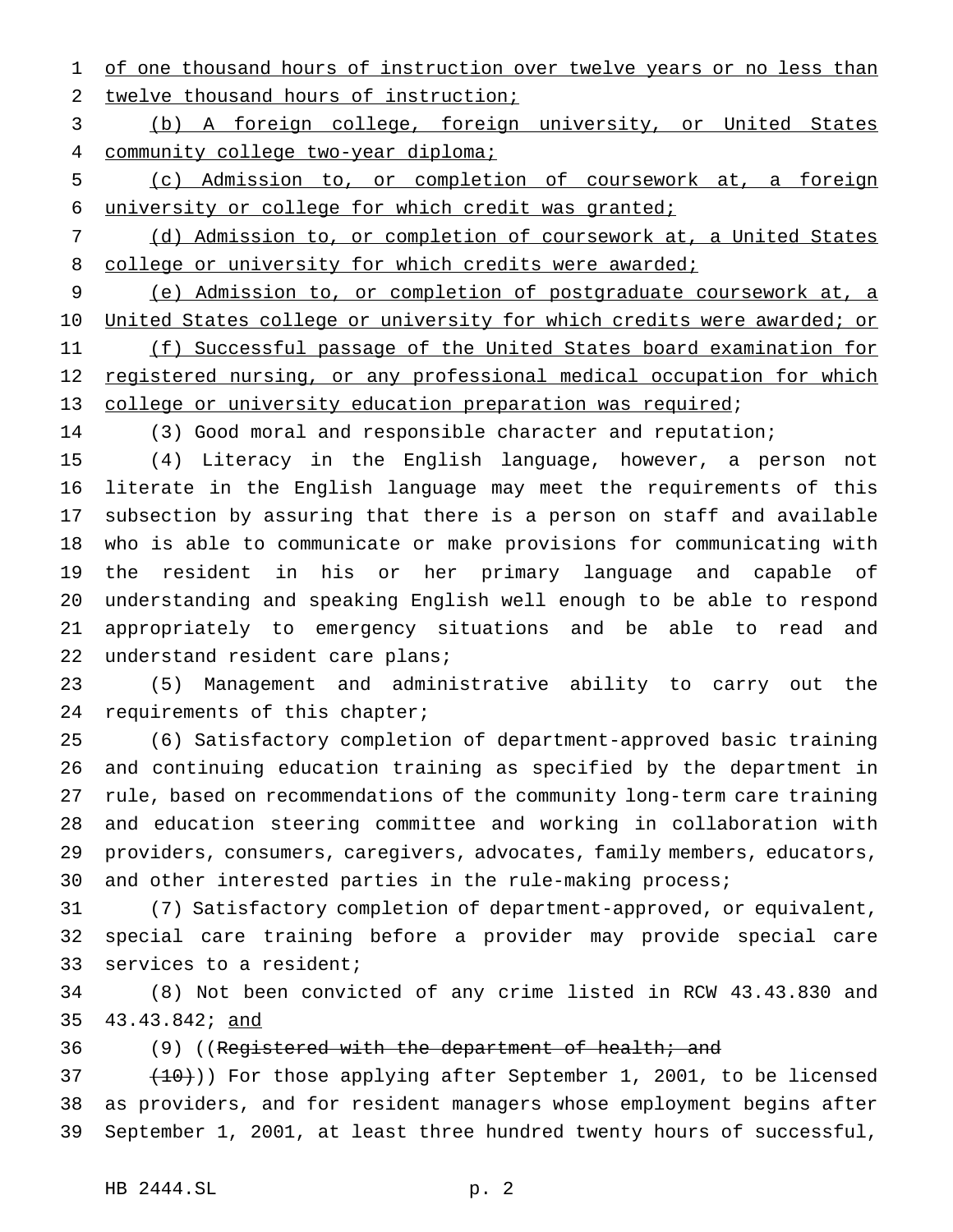direct caregiving experience obtained after age eighteen to vulnerable adults in a licensed or contracted setting prior to operating or managing an adult family home.

 NEW SECTION. **Sec. 2.** The following acts or parts of acts are each repealed:

 (1) RCW 18.48.010 (Definitions) and 1996 c 81s2& 1995 c 260 s 7; (2) RCW 18.48.020 (Registration) and 2000 c 93 s 5, 1996 c 81 s 4, & 1995 c 260 s 8;

 (3) RCW 18.48.030 (Application of uniform disciplinary act) and 1995 c 260 s 9;

 (4) RCW 18.48.050 (Elder care--Professionalization of providers) and 1998 c 272 s 7; and

 (5) RCW 18.48.060 (Advisory committee--Composition--Vacancies-- Meetings--Travel expenses--Civil immunity) and 2000 c 171 s 18 & 1998 c 272 s 8.

 **Sec. 3.** RCW 70.128.220 and 1998 c 272 s 9 are each amended to read as follows:

 Adult family homes have developed rapidly in response to the health and social needs of the aging population in community settings, especially as the aging population has increased in proportion to the general population. The growing demand for elder care with a new focus on issues affecting senior citizens, including persons with developmental disabilities, mental illness, or dementia, has prompted a growing professionalization of adult family home providers to address quality care and quality of life issues consistent with standards of accountability and regulatory safeguards for the health and safety of the residents. The establishment of an advisory committee to the 28 ((department of health and the)) department of social and health 29 services under ((RCW 18.48.060)) section 4 of this act formalizes a stable process for discussing and considering these issues among residents and their advocates, regulatory officials, and adult family home providers. The dialogue among all stakeholders interested in maintaining a healthy option for the aging population in community settings assures the highest regard for the well-being of these residents within a benign and functional regulatory environment. The secretary shall be advised by an advisory committee on adult family 37 homes established under ((RCW 18.48.060)) section 4 of this act.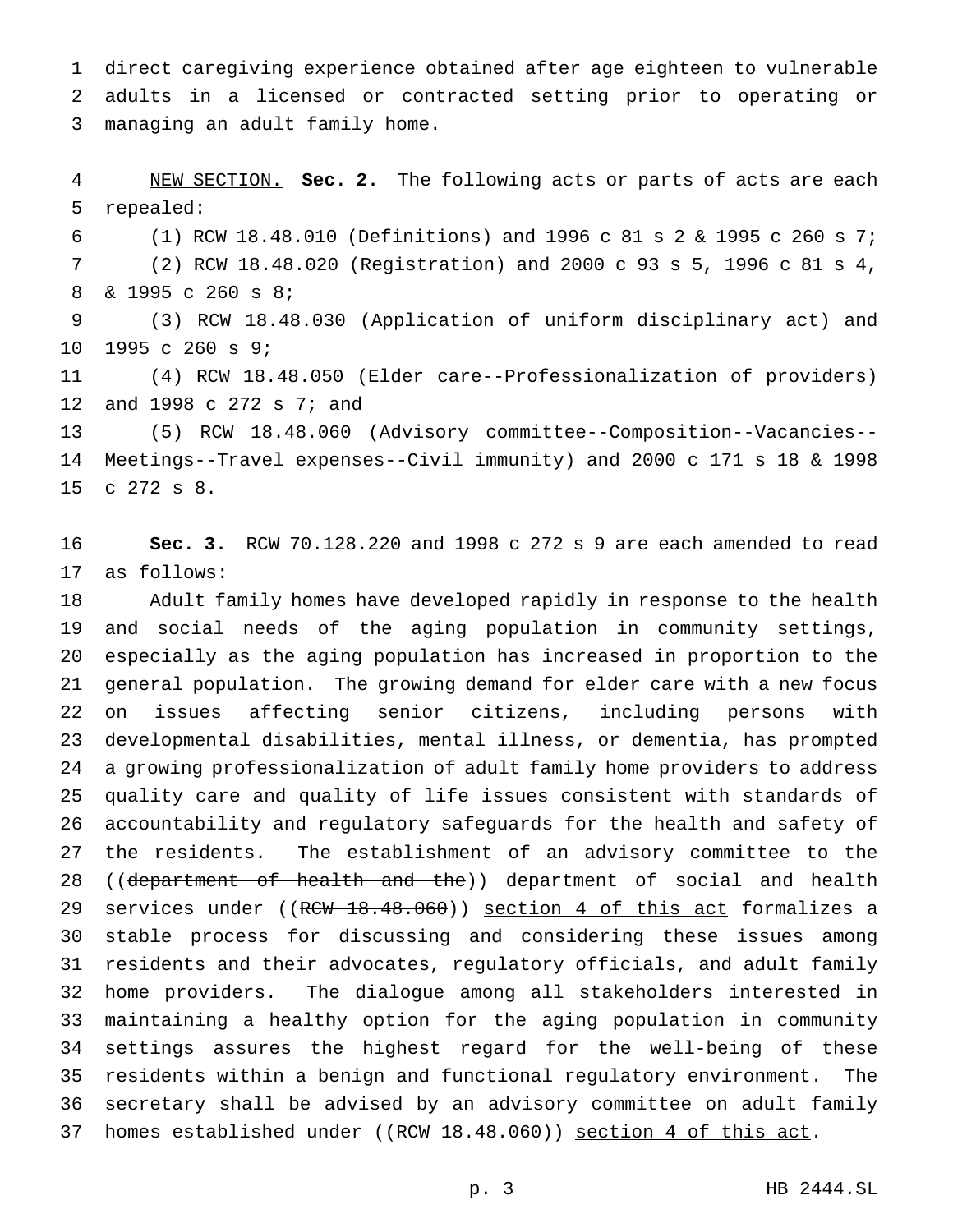((Establishment of the advisory committee shall not prohibit the department of social and health services from utilizing other advisory activities that the department of social and health services deems 4 necessary for program development.))

 NEW SECTION. **Sec. 4.** A new section is added to chapter 70.128 RCW to read as follows:

 (1) In an effort to ensure a cooperative process among the department, adult family home provider representatives, and resident and family representatives on matters pertaining to the adult family home program, the secretary, or his or her designee, shall designate an advisory committee. The advisory committee must include: Representatives from the industry including four adult family home providers, at least two of whom are affiliated with recognized adult family home associations; one representative from the state long-term care ombudsman program; one representative from the statewide resident council program; and two representatives of families and other consumers. The secretary shall appoint a chairperson for the committee from the committee membership for a term of one year. In appointing the chairperson, the secretary shall consult with members of the committee. Depending on the topic to be discussed, the department may invite other representatives in addition to the named members of the advisory committee. The secretary, or his or her designee, shall periodically, but not less than quarterly, convene a meeting of the advisory committee to encourage open dialogue on matters affecting the adult family home program. It is, minimally, expected that the department will discuss with the advisory committee the department's inspection, enforcement, and quality improvement activities, in addition to seeking their comments and recommendations on matters described under subsection (2) of this section.

 (2) The secretary, or his or her designee, shall seek comments and recommendations from the advisory committee prior to the adoption of rules and standards, implementation of adult family home provider programs, or development of methods and rates of payment.

 (3) Establishment of the advisory committee shall not prohibit the department of social and health services from utilizing other advisory activities that the department of social and health services deems necessary for program development.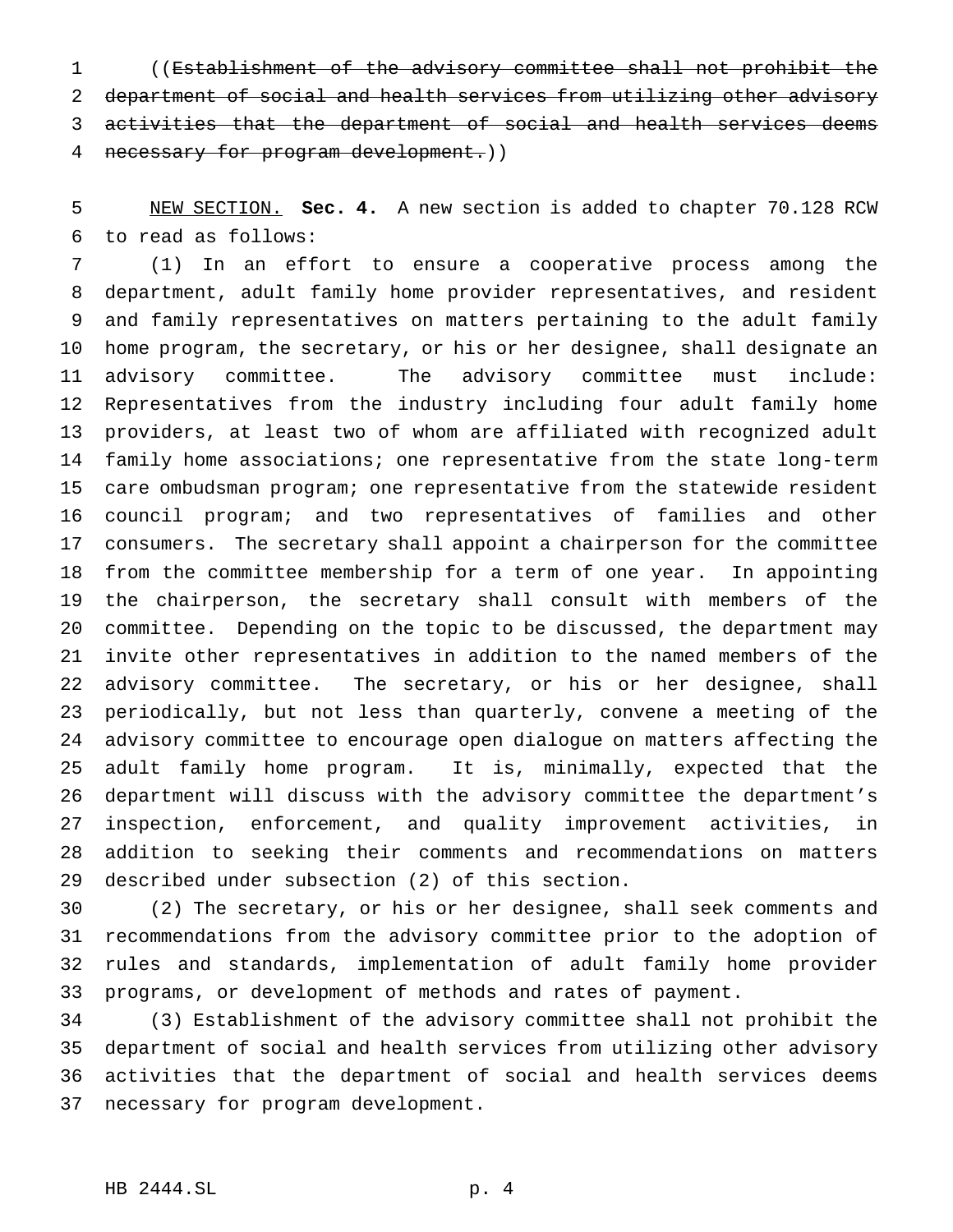(4) Members of the advisory committee shall be reimbursed for travel expenses as provided in RCW 43.03.050 and 43.03.060 from license fees collected under chapter 70.128 RCW.

 NEW SECTION. **Sec. 5.** The department of health shall return the funds collected by the department in connection with the power, functions, and duties repealed under section 2 of this act, less actual program costs, to credentialed adult family home providers and resident managers registered under chapter 18.48 RCW. The department of health shall determine the formula for distribution of these funds based upon payment of registration fees during the previous two renewal periods.

 **Sec. 6.** RCW 18.130.040 and 2001 c 251 s 27 are each amended to read as follows:

 (1) This chapter applies only to the secretary and the boards and commissions having jurisdiction in relation to the professions licensed under the chapters specified in this section. This chapter does not apply to any business or profession not licensed under the chapters specified in this section.

 (2)(a) The secretary has authority under this chapter in relation to the following professions:

(i) Dispensing opticians licensed under chapter 18.34 RCW;

(ii) Naturopaths licensed under chapter 18.36A RCW;

(iii) Midwives licensed under chapter 18.50 RCW;

(iv) Ocularists licensed under chapter 18.55 RCW;

 (v) Massage operators and businesses licensed under chapter 18.108 RCW;

(vi) Dental hygienists licensed under chapter 18.29 RCW;

(vii) Acupuncturists licensed under chapter 18.06 RCW;

 (viii) Radiologic technologists certified and X-ray technicians registered under chapter 18.84 RCW;

 (ix) Respiratory care practitioners licensed under chapter 18.89 RCW;

(x) Persons registered under chapter 18.19 RCW;

 (xi) Persons licensed as mental health counselors, marriage and family therapists, and social workers under chapter 18.225 RCW;

 (xii) Persons registered as nursing pool operators under chapter 18.52C RCW;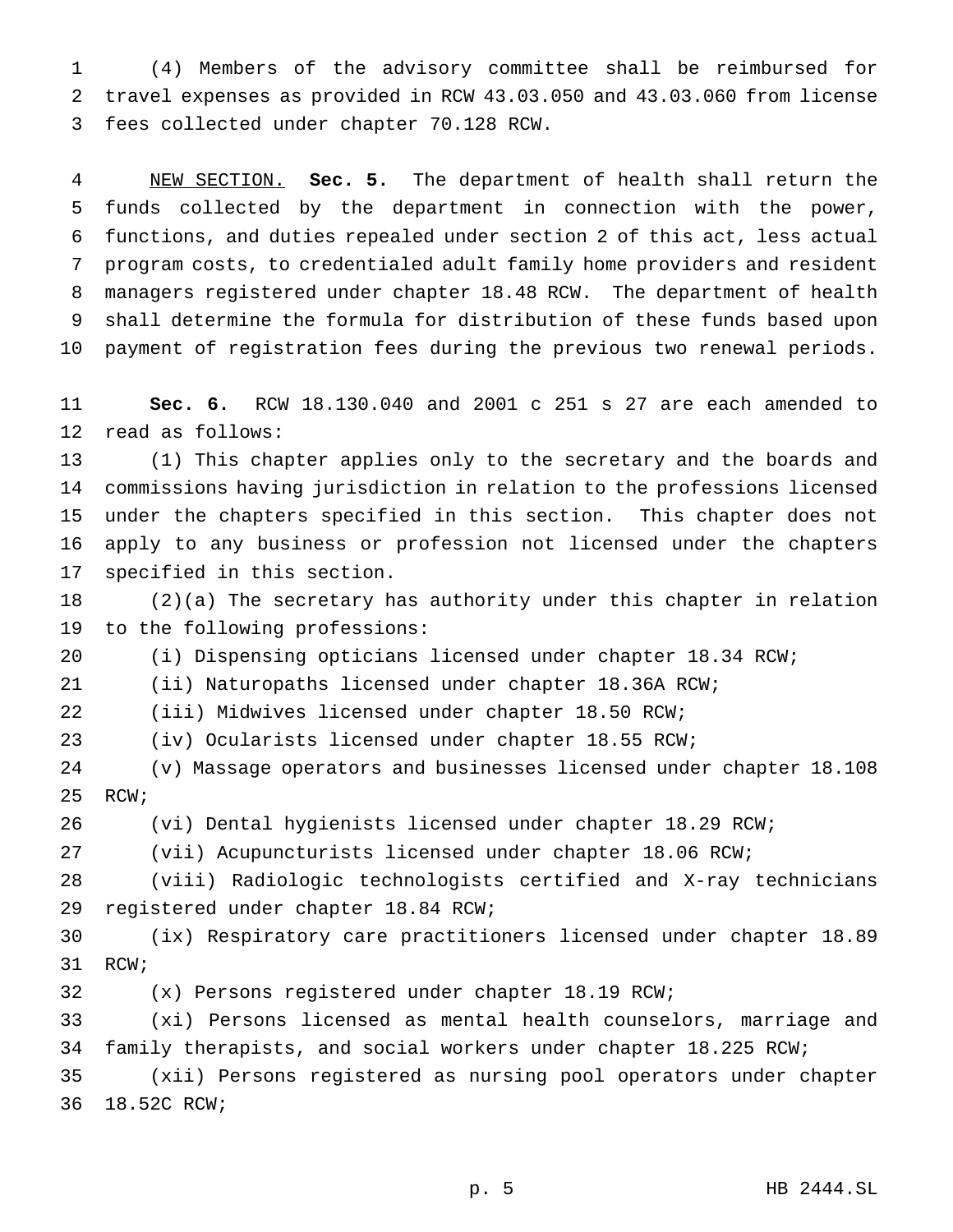(xiii) Nursing assistants registered or certified under chapter 18.88A RCW; (xiv) Health care assistants certified under chapter 18.135 RCW; (xv) Dietitians and nutritionists certified under chapter 18.138 RCW; (xvi) Chemical dependency professionals certified under chapter 18.205 RCW; (xvii) Sex offender treatment providers certified under chapter 18.155 RCW; (xviii) Persons licensed and certified under chapter 18.73 RCW or RCW 18.71.205; 12 (xix) ((Persons registered as adult family home providers and 13 resident managers under RCW 18.48.020; 14 (xx))) Denturists licensed under chapter 18.30 RCW; 15 (( $\frac{1}{x}$ )) (xx) Orthotists and prosthetists licensed under chapter 18.200 RCW; and 17 (( $\frac{1}{x\cdot\cdot}$ )) ( $\frac{x\cdot\cdot}{x\cdot\cdot}$  Surgical technologists registered under chapter 18.215 RCW. (b) The boards and commissions having authority under this chapter are as follows: (i) The podiatric medical board as established in chapter 18.22 22 RCW; (ii) The chiropractic quality assurance commission as established in chapter 18.25 RCW; (iii) The dental quality assurance commission as established in chapter 18.32 RCW; (iv) The board of hearing and speech as established in chapter 18.35 RCW; (v) The board of examiners for nursing home administrators as established in chapter 18.52 RCW; (vi) The optometry board as established in chapter 18.54 RCW governing licenses issued under chapter 18.53 RCW; (vii) The board of osteopathic medicine and surgery as established in chapter 18.57 RCW governing licenses issued under chapters 18.57 and 18.57A RCW; (viii) The board of pharmacy as established in chapter 18.64 RCW governing licenses issued under chapters 18.64 and 18.64A RCW;